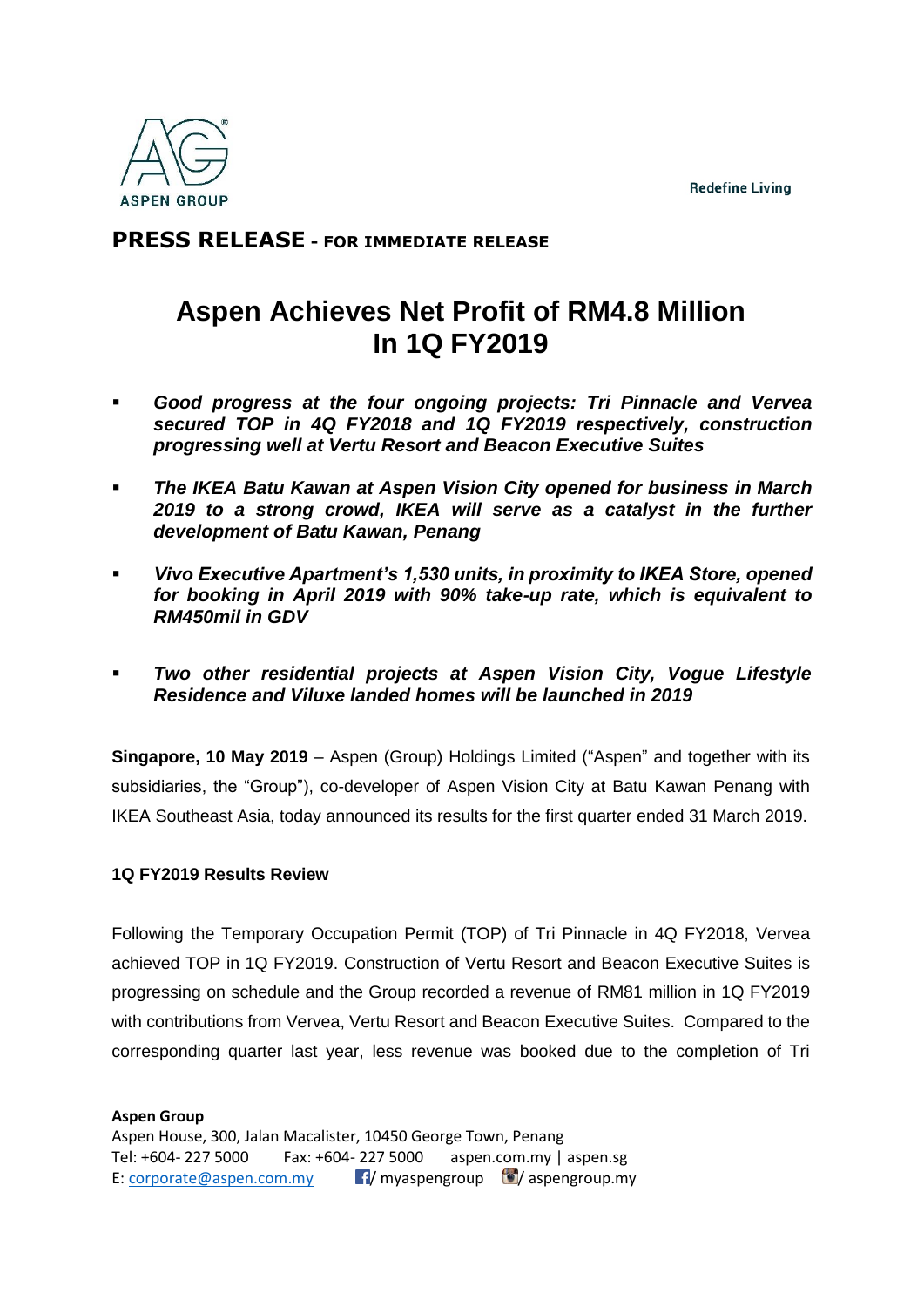Pinnacle in 4Q FY2018 and Vervea in 1Q FY2019. Depending on sales and the pace of construction, revenue from property developments can vary from quarter to quarter.

Operating expenses continued to be well managed in 1Q FY2019 but higher finance costs were incurred as the Group scaled up its activities across more projects. After deducting the share of IKEA Southeast Asia, our co-developer of Aspen Vision City, net profit attributable to shareholders of the Company amounted to RM4.8 million in 1Q FY2019.

The four ongoing projects of the Group have achieved good levels of sales, averagely from 70% to 91%. Capitalising on the publicity generated by the opening of the IKEA Store, the Group is working on marketing campaigns and introducing attractive sales packages for buyers as well as enter into collaborative strategic partnerships to improve sales at these four ongoing projects.

#### **Prospects**

Market conditions were challenging in 2018 for the Malaysian property market which recorded declines in the volume and values of property transactions. New policies and incentives such as the National Housing Policy 2.0 and property crowdfunding platform launched by the government aimed at stimulating the property market has created some optimism that market conditions might improve in 2019.

According to the National Property Information Centre's (Napic) Property Market Status Report for 2018, Penang has recorded a decrease of 10.57% unsold units compared with the preceding year. This shows that the market condition is improving, and the Group is ready for more new launches this year.

The Group's flagship project Aspen Vision City ("AVC") at Batu Kawan is strongly supported by major infrastructure like the Penang Second Bridge and the North South Highway. Due to its good potential for growth, AVC has attracted the investment of an IKEA Store. The opening of the IKEA Store in March 2019 has successfully attracted visitors from Penang Island using the Second Bridge and the Northern Region of Peninsula Malaysia via the North-South Highway. Located strategically at AVC, the IKEA Store can be accessed easily by an estimated 6.5 million population in the Northern Region.

#### **Aspen Group**  Aspen House, 300, Jalan Macalister, 10450 George Town, Penang Tel: +604- 227 5000 Fax: +604- 227 5000 aspen.com.my | aspen.sg E: [corporate@aspen.com.my](mailto:corporate@aspen.com.my)  $\blacksquare$ / myaspengroup  $\blacksquare$ / aspengroup.my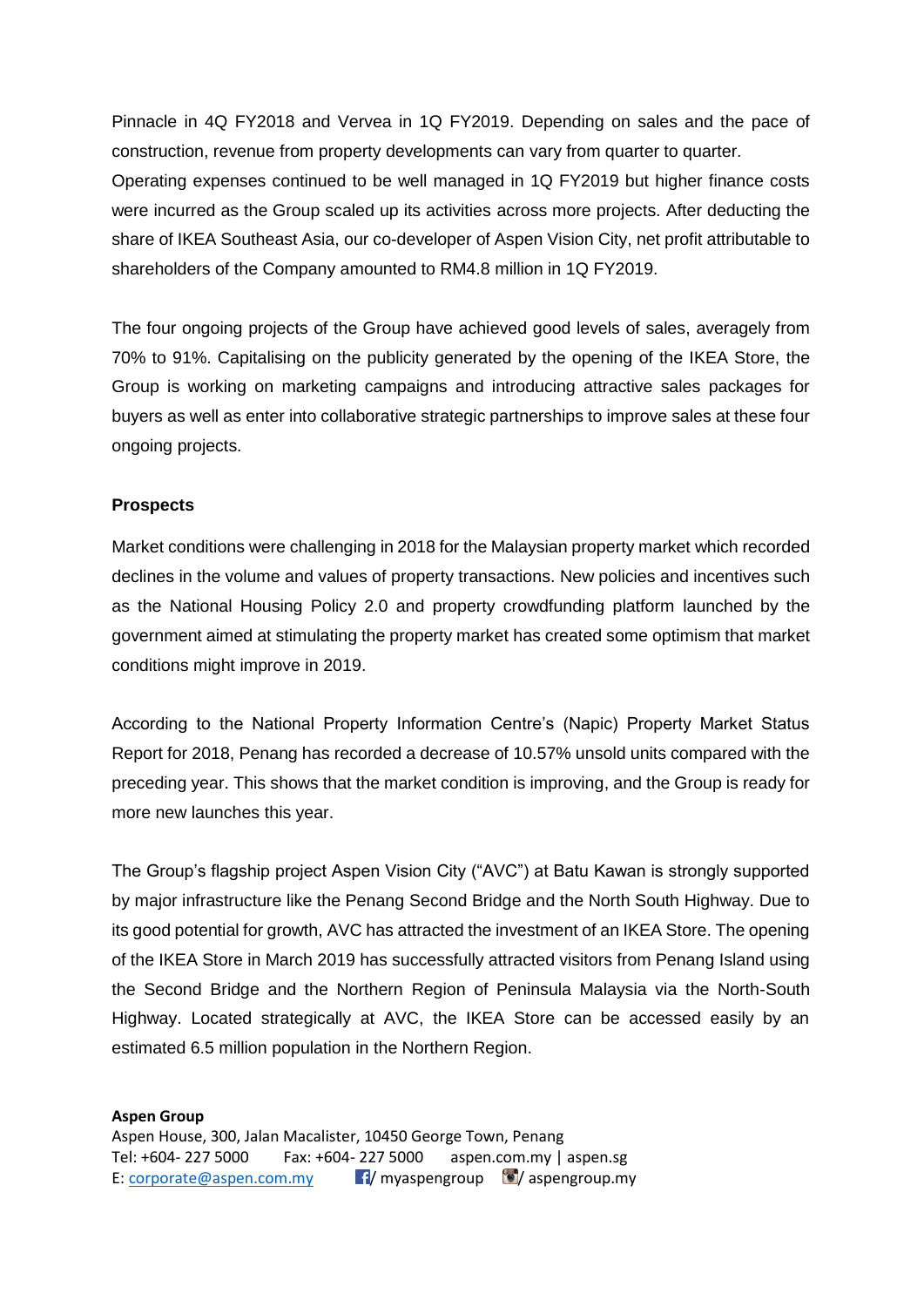The IKEA Store will serve as a major anchor to support a thriving community at AVC, which will in turn serve as a catalyst in the further development of AVC and Batu Kawan. Despite a subdued start for the property market in 2019, The Group has capitalised on the potential and attractions of AVC to launch our latest residential project, Vivo Executive Apartment. The welldesigned Vivo Executive Apartment at the correct price points has received overwhelming response with 90% of the total project booked during a unit selection event held on 20th and 21st April 2019. Strategically integrating with the regional integrated shopping centre anchored by IKEA Batu Kawan, Vivo Executive Apartment enjoys great accessibility and connectivity to the North South Highway, Second Penang Bridge, Central Island Park and all other amenities and conveniences within Aspen Vision City.

Despite a subdued start in 2019, Vivo Executive Apartment attracted a strong take up rate of 90%, which is equivalent to RM450mil in GDV when the 1,530 units development was opened for booking in April 2019. Strategically integrated with the regional shopping centre and the IKEA Batu Kawan, Vivo Executive Apartment enjoys great accessibility and connectivity to excellent infrastructure supported by the full range of amenities and conveniences within AVC.

The Vivo project is expected to commence construction in Q4 FY2019 and slated for completion in Q4 2023. To capitalise on the growing popularity of AVC as a residential community well supported by infrastructure and commercial amenities, the Group will also be launching Vogue Lifestyle Residence and Viluxe landed homes in 2019 to expand its market share.

The Group will continue to maintain a strong liquidity position and will use its financial strength to explore various investment opportunities for growth as well as review fund raising options to finance strategic plans to the benefit of the Group.

This press release should be read in conjunction with Aspen's 1Q FY2019 results announcement released on 10 May 2019 on the SGXNET.